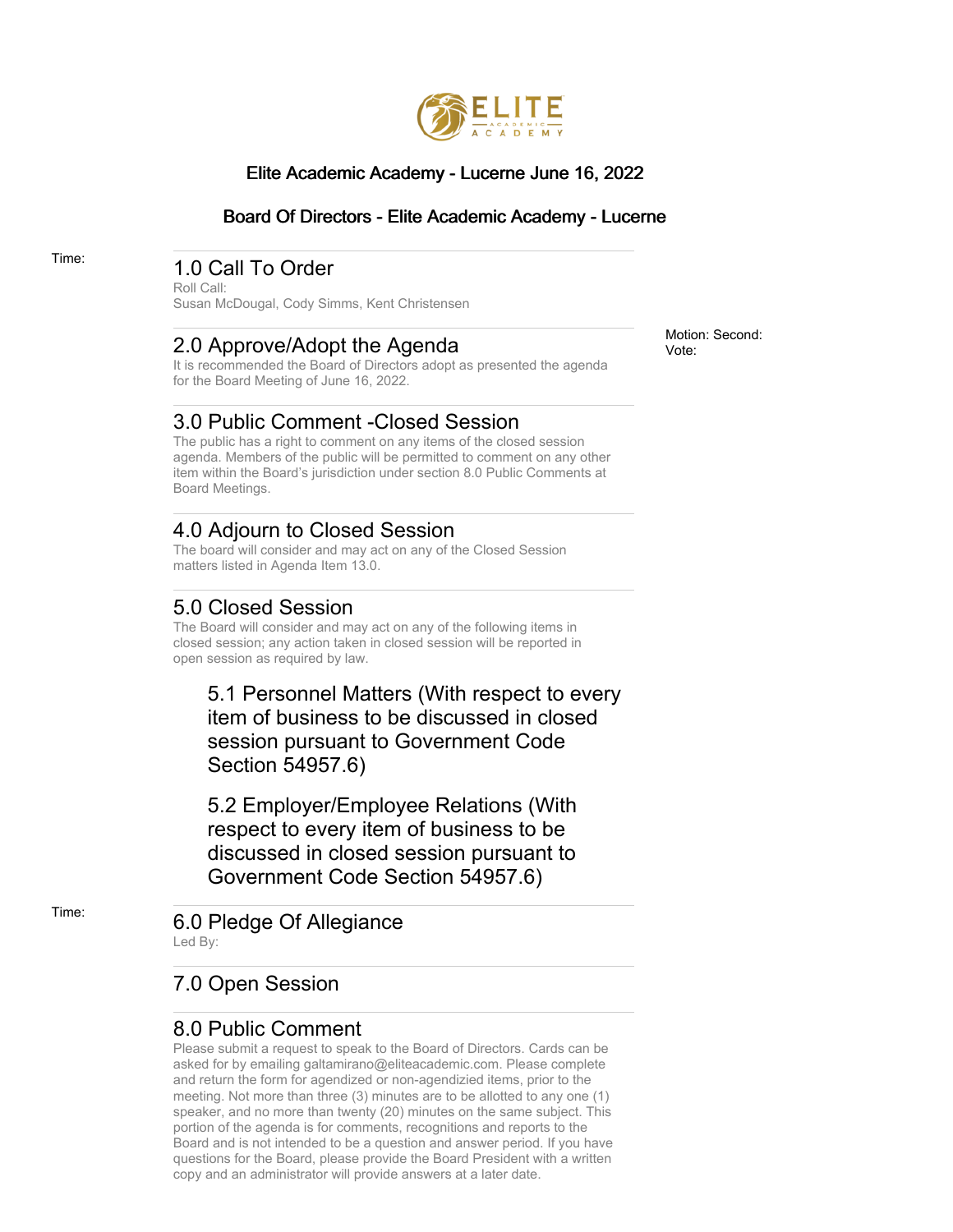### 9.0 General Functions

#### 9.1 Consent Agenda

It is recommended that the board approve the following consent agenda items.

### A. Meeting Minutes from June 09, 2022

EAA-LU 06.09.2022.pdf

### 10.0 Personnel Services

### 10.1 2022/23 Chief Academic Innovations Officer Contract

It is recommended that the Board approve the 2022/23 Employee Contract for the Chief Academic Innovations Officer for Elite Academic Academy - Lucerne.

### 10.2 2022/23 Chief Student Development Officer Contract

It is recommended that the Board approve the 2022/23 Chief Student Development Officer Employee Contract for Elite Academic Academy - Lucerne.

## 10.3 2022/23 Classified Director Contracts

It is recommended that the Board approve the following 2022/23 Classified Director Contracts for Elite Academic Academy - Lucerne.

## 10.4 2022/23 Certificated Director Contracts

It is recommended that the Board approve the following 2022/23 Certificated Director Contracts for Elite Academic Academy - Lucerne.

#### 22230348.pdf

### 10.5 2022/23 Certificated Employee **Contracts**

It is recommended that the Board approve the following 2022/23 Certificated Employee Contracts for Elite Academic Academy - Lucerne.

#### 10.6 2022/23 Classified Employee Contracts

It is recommended that the Board approve the following 2022/23 Classified Employee Contracts for Elite Academic Academy - Lucerne.

### 10.7 Temporary Certificated Hires

It is recommended that the Board approve the following Temporary Certificated Hires for Elite Academic Academy - Lucerne.

### 10.8 Employee Release and Resignations

It is recommended that the Board ratify the following Employee Release and Resignations for Elite Academic Academy - Lucerne.

#### 22230347.pdf

### 10.9 Letters of Intent for Temporary Certificated Hires

It is recommended that the board ratify the following Letters of Intent for Temporary Certificated Hires for Elite Academic Academy - Lucerne.

Motion: Second: Vote:

Motion: Second: Vote:

Motion: Second: Vote:

Motion: Second: Vote:

Motion: Second: Vote:

Motion: Second: Vote:

Motion: Second: Vote:

Motion: Second: Vote:

Motion: Second: Vote:

Motion: Second: Vote: